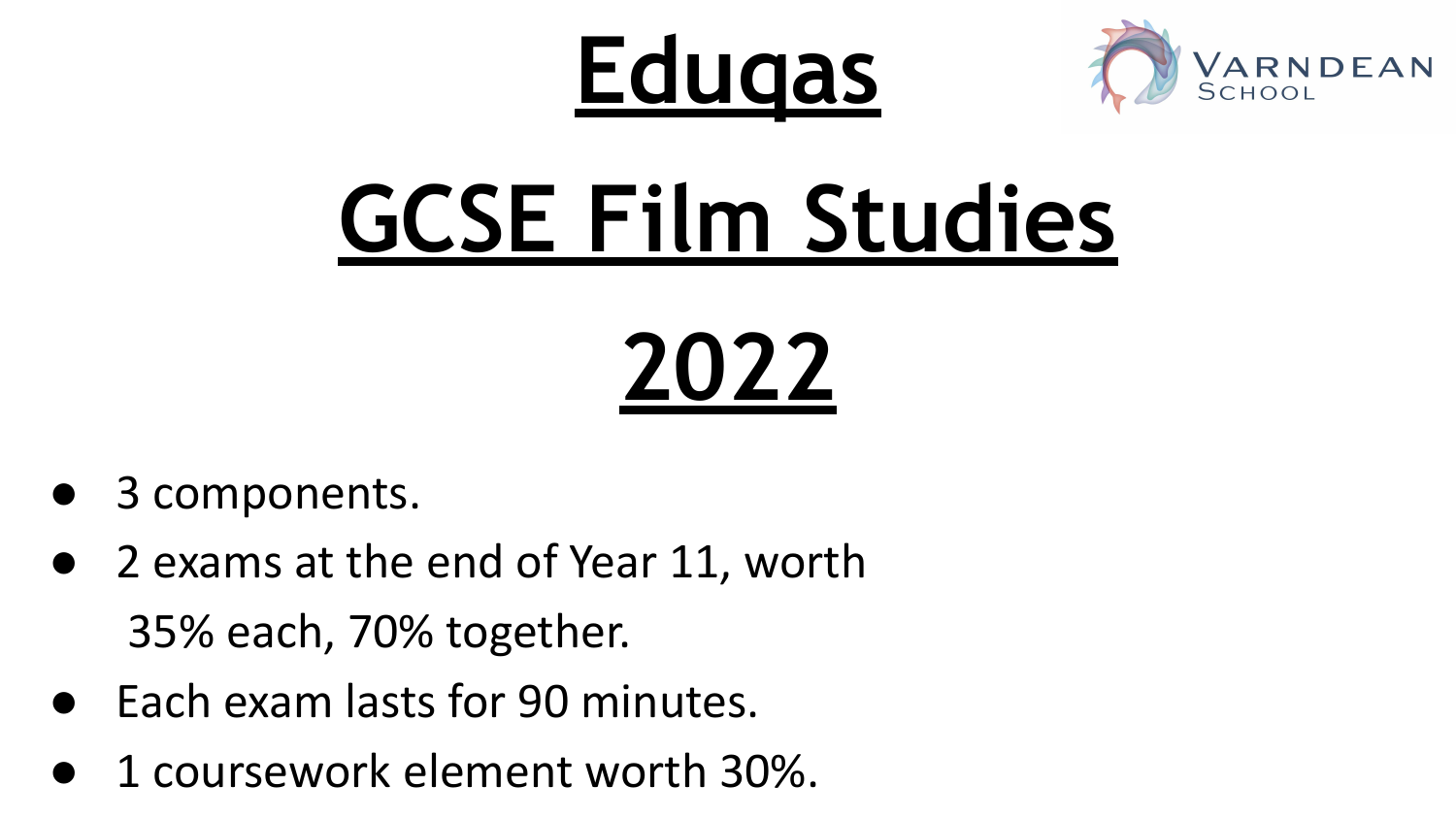

## **Component 1**

*Section A: US Comparative Study:*

Three questions:

- **Q1. Invasion of the Bodysnatchers (1956)**
- **Q2. E.T. (1982)**
- Q3. Comparing both films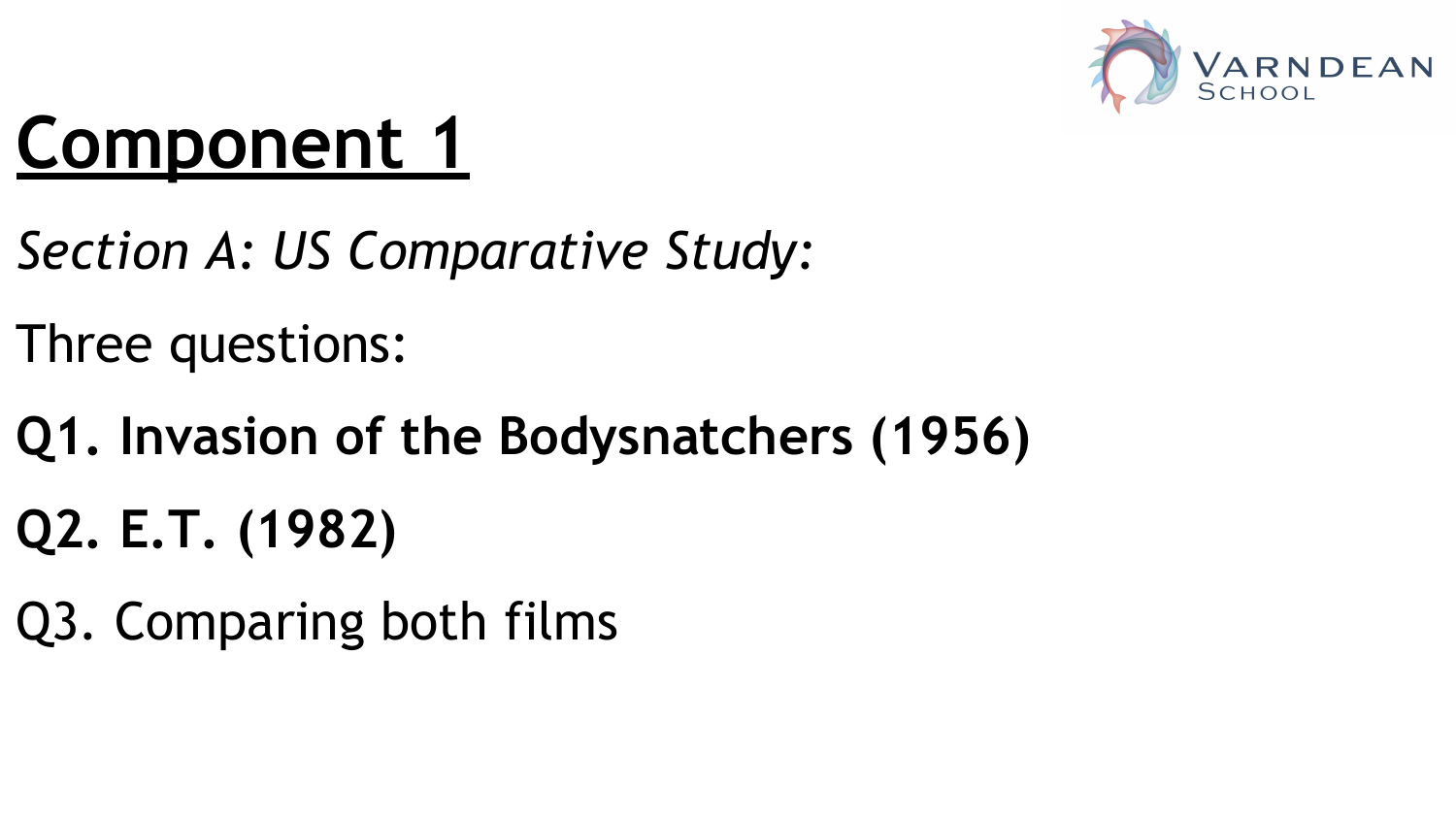

- *Section B: Key Developments in Film and Film Technology*
- Three questions:  $4(a)$ ,  $4(b)$  &  $4(c)$

<https://classroom.google.com/c/MzAyNDYyMzQ3Njla/a/NjA1NzAyOTg3Mzha/details>

- *Section C: US Independent Film*
- Q5. Writing about **'The Hurt Locker'** and the piece of Specialist Writing that accompanies this.

<https://classroom.google.com/c/MzAyNDYyMzQ3Njla/a/MTc4NDE5Nzk0Njkw/details>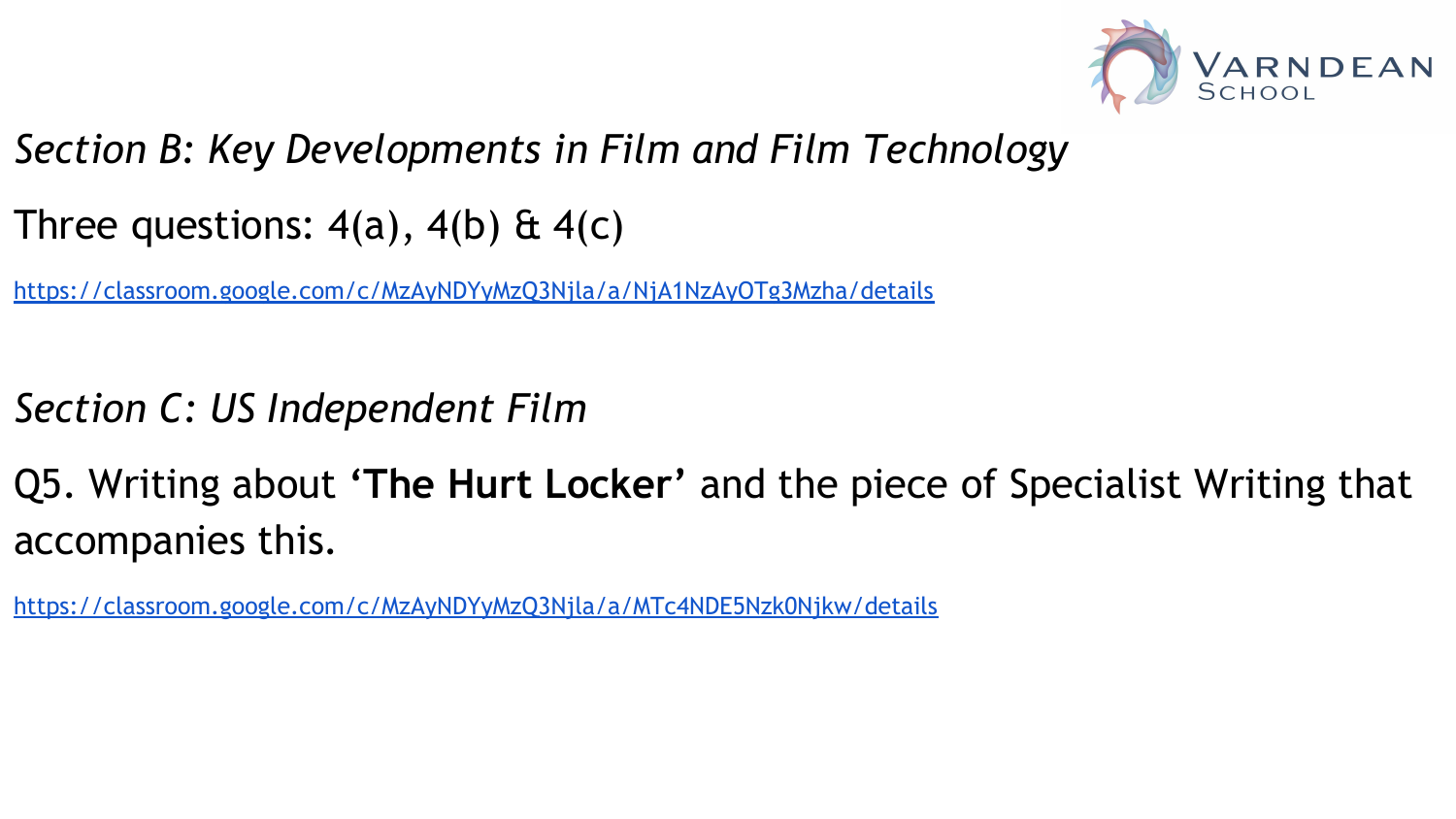# **Component 2**

- *Section A: District 9*
- *Section B: Spirited Away*

### *Section C: Attack The Block*

### **Example:**

### **Global English language film (produced outside US)**

Answer question 1 on the following film: *District 9 (Blomkamp, South Africa, 2009)*

- 1. a) Identify a setting in the film you have studied. [1]
	- b) Briefly describe this setting.[4]
	- c) Briefly outline how a theme or issue is linked to this setting. [5]
	- d) Discuss how this theme or issue is presented in a key sequence. [15]

In your answer, you may consider:

- Elements of film form (e.g. cinematography, mise-en-scène)
- How the film-makers want you to feel
- Characters and representations